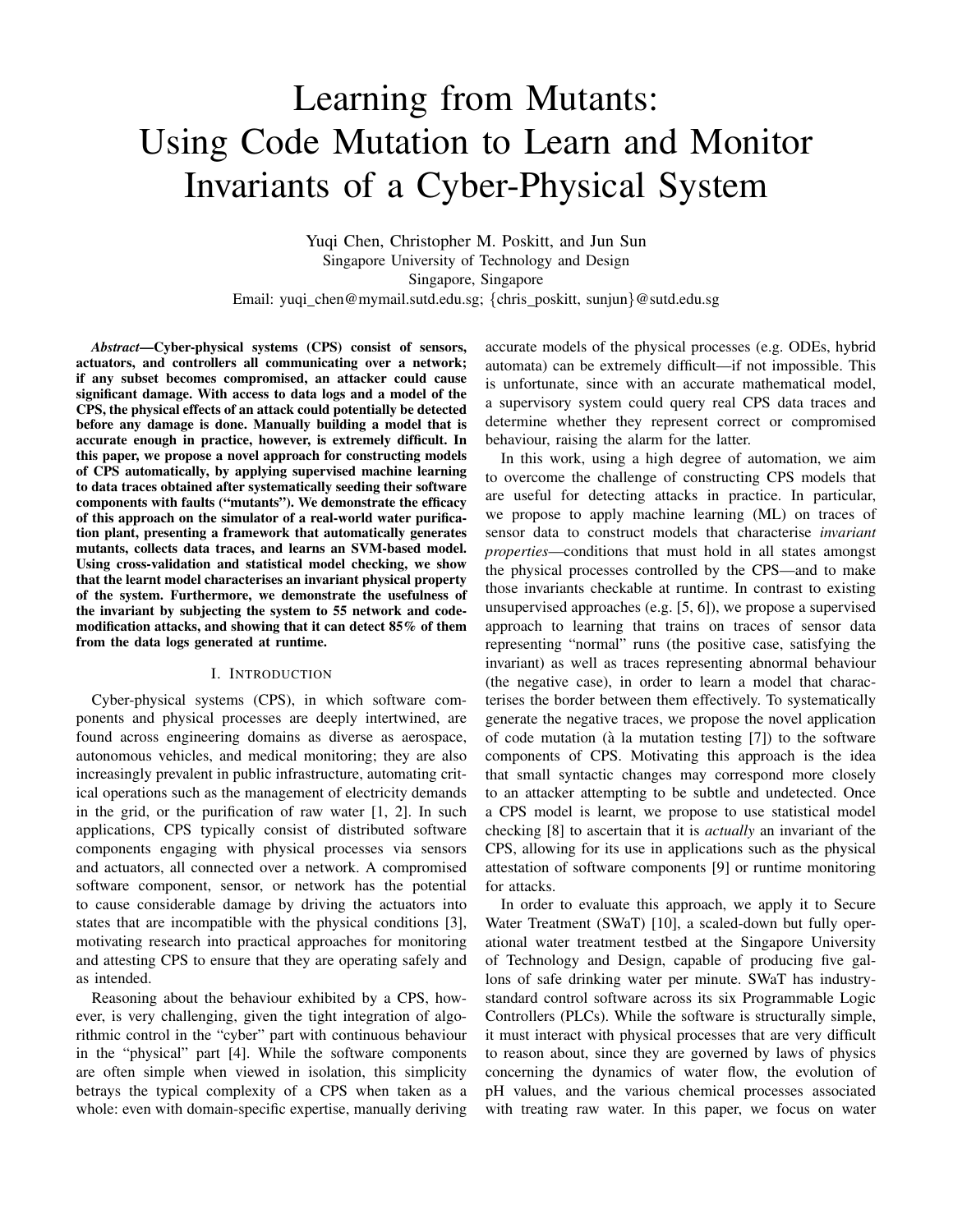flow: we learn invariants characterising how water tank levels evolve over time, and show their usefulness in detecting both manipulations of the control software (i.e. attestation) as well as detecting attacks in the network that manipulate the sensor readings and actuator signals. Our experiments take place on a simulator of SWaT due to resource restrictions and safety concerns, but the simulator is faithful and reasonable: it implements the same PLC code as the testbed, and has a cross-validated physical model for water flow.

*Our Contributions.* This paper proposes a novel approach for generating models of CPS, based on the application of supervised machine learning to traces of sensor data obtained after systematically mutating software components. To demonstrate the efficacy of the approach, we present a framework for the SWaT simulator that: (1) automatically generates mutated PLC programs; (2) automatically generates a large dataset of normal and abnormal traces; and (3) applies Support Vector Machines (SVM) to learn a model. We apply cross-validation and statistical model checking to show that the model characterises an invariant physical property of the system. Finally, we demonstrate the usefulness of the invariant in two applications: (1) code attestation, i.e. detecting modifications to the control software through their effects on physical processes; and (2) identifying standard network attacks, in which sensor readings and actuator signals are manipulated.

This work follows from the ideas presented in our earlier position paper [11], but differs significantly. In particular, the preliminary experiment in [11] was entirely manual, used (insufficiently expressive) linear classifiers, had a very limited dataset, and only briefly discussed how the invariants might be evaluated. In the present paper, we work with significantly larger datasets that are generated automatically, learn much more expressive classifiers using kernel methods, use a systematic approach to feature vector labelling, apply statistical model checking to validate the model, and assess its usefulness for detecting network and code-modification attacks.

*Organisation.* The remainder of the paper is organised as follows. In Section II, we introduce the SWaT water treatment system as our motivating case study, and present a highlevel overview of our approach. In Section III, we describe in detail the main steps of our approach, as well as how it is implemented for the SWaT simulator. In Section IV, we evaluate our approach with respect to five research questions. In Section V, we highlight some additional related work. Finally, in Section VI, we conclude and suggest some directions for future work.

#### II. MOTIVATION AND OVERVIEW

In this section, we introduce SWaT, the water treatment CPS that provides our motivation for learning and monitoring invariants, and also forms the case study for this paper. Following this, we present a high-level overview of our learning approach and how it can be applied to CPS.



Fig. 1. The Secure Water Treatment (SWaT) testbed

# *A. Motivational Case Study: SWaT Testbed*

The CPS that forms the case study for our paper is Secure Water Treatment (SWaT) [10], a testbed built for cybersecurity research at the Singapore University of Technology and Design (Figure 1). SWaT is a scaled-down but fully operational raw water purification plant, capable of producing five gallons of safe drinking water per minute. Raw water is treated in six distinct but co-operating stages, handling chemical processes such as ultrafiltration, de-chlorination, and reverse osmosis.

Each stage of SWaT consists of a dedicated programmable logic controller (PLC), which communicates over a ring network with some sensors and actuators that interact with the physical environment. The sensors and actuators vary from stage-to-stage, but a typical sensor in SWaT might read the level of a water tank or the water flow rate in some pipe, whereas a typical actuator might operate a motorised valve (for opening an inflow pipe) or a pump (for emptying a tank). A historian records the sensor readings and actuator signals, facilitating large datasets for offline analyses [12].

The PLCs are responsible for algorithmic control in the six stages, repeatedly reading sensor data and computing the appropriate signals to send to actuators. The programs that PLCs cycle through every 5ms are structurally simple. They do not contain any loops, for example, and can essentially be viewed as large, nested conditional statements for determining the interactions with the system's 42 sensors and actuators. The programs can easily be viewed (in both a graphical and textual style), modified, and re-deployed to the PLCs using Rockwell's RSLogix 5000, an industry-standard software suite.

In addition to the testbed itself, a SWaT simulator [13] was also developed at the Singapore University of Technology and Design. Built in Python, the simulator faithfully simulates the cyber part of SWaT, as a direct translation of the PLC programs was possible. Inevitably, the physical part (taking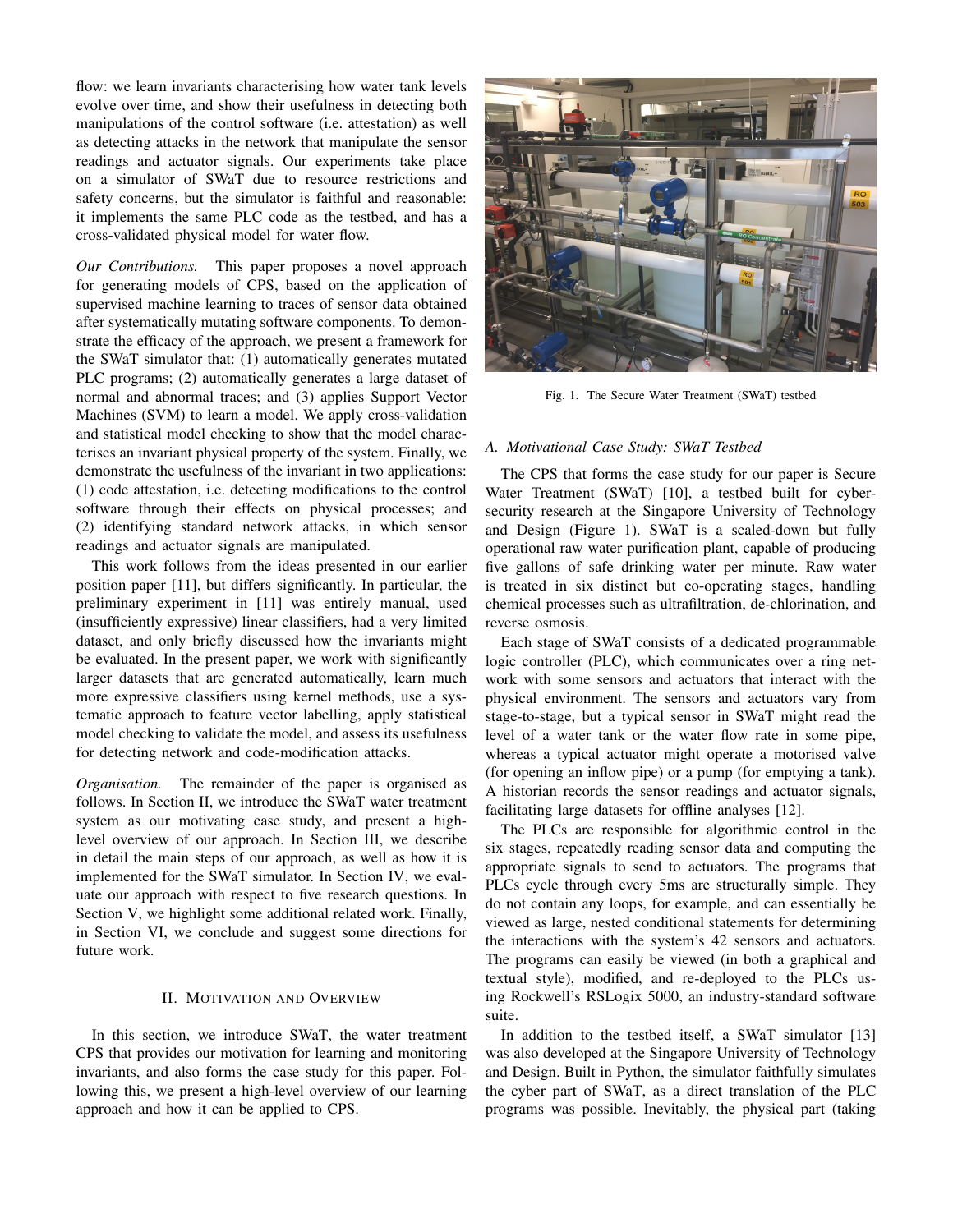# Algorithm 1: Sketch of Overall Algorithm

Input: A CPS S

**Output:** An invariant  $\phi$ 

- 1 Randomly simulate  $S$  for  $n$  times and collect a set of normal traces  $Tr$ ;
- 2 Construct a set of mutants  $Mu$  from  $S$ ;
- 3 Collect a set of positive feature vectors  $Po$  from  $Tr$ ;
- 4 Collect a set of negative feature vectors  $Ne$  based on abnormal traces from  $Mu$ ;
- 5 Learn a classifier  $\phi$ ;
- 6 Apply statistical model checking to validate  $\phi$ ;
- 7 **if**  $\phi$  *satisfies our stopping criteria* then
- | return  $\phi$ ;
- 9 Restart with additional data;

advantage of Python's scientific libraries, e.g. NumPy, SciPy) is less accurate since the actual ODEs governing SWaT are unknown. The simulator currently models some of the simpler physical processes such as water flow (omitting, for example, models of the chemical processes), the accuracy of which has been improved over time by cross-validating data from the simulator with real SWaT data collected by the historian [12]. As a result, the simulator is especially faithful and useful for investigating over- and underflow attacks on the water tanks.

The SWaT testbed characterises many of the security concerns that come with the increasing automation of public infrastructure. What happens, for example, if part of the network is compromised and packets can be manipulated; or if a PLC itself is compromised and the control software replaced? If undetected, the system could be driven into a state that causes physical damage, e.g. activating the pumps of an empty tank, or causing another one to overflow. The problem (which this paper aims to overcome) is that detecting an attack at runtime is very difficult, since a monitor must be able to query live data against a model of how SWaT is actually expected to behave, and this model must incorporate the physical processes. As mentioned, the PLC programs in isolation are very simple and amenable to formal analysis, but it is impossible to reason about the system as a whole without incorporating some knowledge of the physical effects of actuators over time.

# *B. Overview of Our Approach*

Our approach for constructing CPS models consists of three main steps, as sketched in Algorithm 1: (1) simulating the CPS under different code mutations to collect a set of normal and abnormal system traces; (2) constructing feature vectors based on the two sets of traces and learning a classifier; and (3) applying statistical model checking to determine whether the classifier is an invariant, restarting the process if it is not. In the following we provide a high-level overview of how these three steps are applied in general. A more detailed presentation of the steps and their application to the SWaT simulator are given later, in Section III.

In the first step, traces (e.g. of sensor readings) representing normal system behaviour are obtained by randomly simulating the CPS under normal operating conditions, i.e. with the cyber part (PLCs) and physical part (ODEs) unaltered. To collect traces representing abnormal behaviour, our approach proposes simulating the CPS under small manipulations. Since we aim for our learnt invariants to be useful in detecting PLC and network attacks (as opposed to attackers tampering directly with the environment), we limit our manipulations to the cyber part, and propose a systematic method motivated by the assumption that attackers would attempt to be subtle in their manipulations. Our approach is inspired by mutation testing [7], a fault-based testing technique that deliberately seeds errors—small, syntactic transformations called *mutations*—into multiple copies of a program. Mutation testing is typically used to assess the quality of a test suite (i.e. good suites should detect the mutants), but in our approach, we generate mutants from the original PLC programs, and use these modified instances of the CPS to collect abnormal data traces.

In the second step, we extract positive and negative feature vectors from the normal and abnormal data traces respectively. Since an attack (i.e. some modification of a PLC program or a network attack) takes time to affect the physical processes, our feature vectors are pairs of sensor readings taken at fixed time intervals. While feature vectors can be extracted from the normal traces immediately, some pre-processing is required before they can be extracted from the abnormal ones: the mutations in some mutant PLC programs may never have been executed, or only executed after a certain number of system cycles, leading to traces either totally or partially indistinguishable from positive ones. To overcome this, we compare abnormal traces with normal ones obtained from the same initial states, discarding wholly indistinguishable traces, and then extracting pairs of sensor readings only when discrepancies are detected. With the feature vectors collected, we apply a supervised ML algorithm, e.g. Support Vector Machines (SVM), to learn a classifier.

In the third step, we must validate that the classifier is actually an invariant of the CPS. After applying standard ML cross-validation to minimise generalisation error, we apply statistical model checking (SMC) [8] to establish whether or not there is statistical evidence that the model is an invariant. In SMC, additional normal traces of the CPS are observed, and statistical estimation or hypothesis testing (e.g. the sequential probability ratio test (SPRT) [14]) is used to estimate the probability of the classifier's correctness. If the probability is high (i.e. above some predetermined threshold), we take that classifier as our invariant. Otherwise, we repeat the whole process with different randomly sampled data.

With a CPS invariant learnt, a supervisory system can monitor live data from the system and query it against the invariant, raising an alarm when it is not satisfied. This has at least two applications in defending against attacks. First, it can be used to detect standard network attacks, where packets have been manipulated and actuators are shifted into states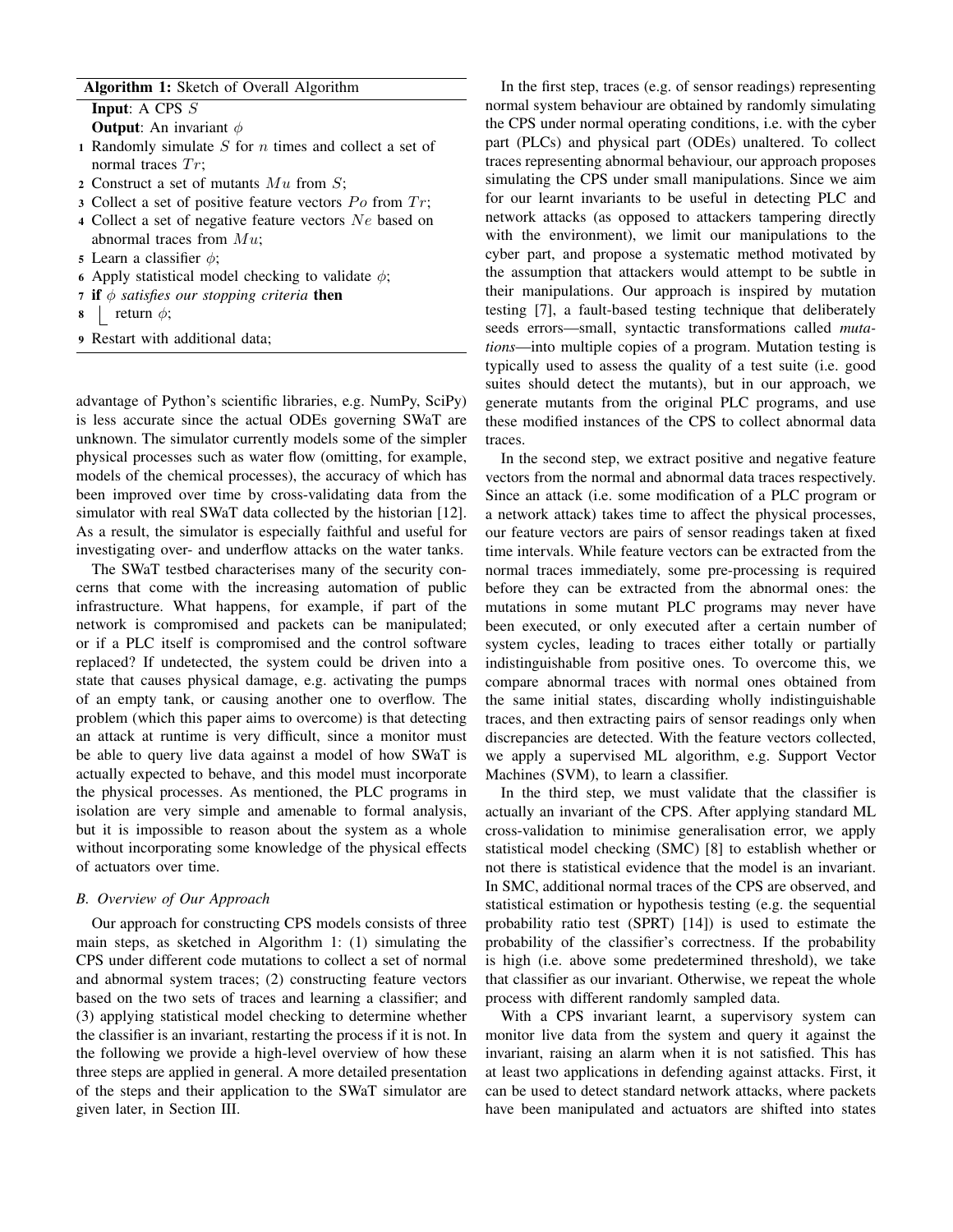that are inappropriate for the current physical environment. Second, it can be seen as a form of code attestation: if the actual behaviour of a CPS does not satisfy our mathematical model of it (i.e. the invariant), then it is possible that the cyber part has been compromised and that ill-intended manipulations are occurring. This form of attestation is known as *physical attestation* [9, 15], and while weaker than typical software- and hardware-based attestation schemes (e.g. [16–19]), it is much more lightweight as neither the firmware nor the hardware of the PLCs need to be modified.

# III. IMPLEMENTING OUR APPROACH

In this section, we describe in detail the main steps of our approach: (1) generating mutants and data traces; (2) collecting positive and negative feature vectors for learning a classifier; and (3) validating the classifier.

We illustrate each of the steps in turn by applying them to the SWaT simulator. We remark that our choice to use the SWaT simulator (rather than the testbed) has some important advantages for this paper. It allows us to automate each step in an experimental framework, with which we can easily investigate the effects of different parameters on the accuracy of learnt models. Furthermore, mutations can be applied and attacks can be simulated without the risk of damage, and the usefulness of learnt invariants can be assessed without wasting resources (e.g. water, chemicals) or navigating the policy restrictions of the testbed. Obtaining an invariant for the testbed can be achieved by re-running the trace collection phase on SWaT with optimised parameters for learning (see Section IV), or improving the accuracy of the physical model in the simulator to the extent that learnt classifiers can be validated as invariants of both the simulator and the testbed.

# *A. First Step: Generating Mutants and Traces*

The first step of our approach is collecting the traces of raw sensor data that will subsequently be used for learning a CPS invariant. It consists of the following sub-steps: (i) fixing a set of initial physical configurations and a time interval for taking sensor readings; (ii) generating data traces that represent normal system behaviour; (iii) applying mutations and generating the (possibly) abnormal traces they produce.

*Sub-step (i): Initial Configurations.* In order to collect a set of data that captures the CPS' behaviour across a variety of physical contexts, a set of initial configurations should be chosen that covers the extremities of the sensors' ranges, as well as randomly selected combinations of values within them. A time interval for logging sensor readings (e.g. the historian's default) should also be chosen, as well as a length of time to run the CPS from each initial configuration.

*Applied to SWaT.* In the case of the SWaT simulator, since it only models physical processes concerning water flow, we collect traces of data from sensors recording the water levels in the five tanks. In particular, physical configurations are expressed in terms of the water levels recorded by these five sensors. The set of initial configurations we use in our experiments (see Section IV) therefore includes different combinations of water tank levels, including extreme values (i.e. tanks being full or empty). We choose to log the sensor values every 5ms, corresponding to the default time interval at which the simulator logs data. We fix 30 minutes as the length of time to run the simulator from each configuration, as previous experimentation has shown that the simulator's physical model remains accurate for at least this length of time.

*Sub-step (ii): Normal Traces.* To generate normal traces, we simply launch the CPS under normal operating conditions from each initial physical configuration, using the run length and time interval fixed in sub-step (i). The traces of sensor data should be extracted from the historian for processing in a later step.

*Applied to SWaT.* For our case study, we built a framework [13] around the SWaT simulator that can automatically launch and run the software on each of the initial configurations chosen earlier. Each run uses the original (i.e. unaltered) PLC programs, lasts for 30 minutes, and logs the simulated water tank levels every 5ms. These logs are stored as raw text files from which feature vectors are extracted in a later step.

*Sub-step (iii): Mutants and Abnormal Traces.* Next, we need to generate data traces representing abnormal system behaviour. In order to learn a classifier that is as close to the boundary of normal and abnormal behaviour as possible, we generate these traces after subjecting the control software to small syntactic code changes (i.e. mutations). These code changes are the result of applying simple mutation operators, which randomly replace some Boolean operator, logical connector, arithmetic function symbol, constant, or variable. To ensure a diverse enough training set, we generate abnormal traces from multiple versions of the control software representing a variety of different mutations.

Our approach for generating mutant PLC programs is summarised in Algorithm 2. Given a set of co-operating PLC programs, the algorithm makes a copy of all of them, and applies an applicable mutation operator to a single PLC program in the set.

*Applied to SWaT.* In the case of the SWaT simulator, our framework can automatically and randomly generate multiple mutant simulators. Note that each mutant simulator, built up of six PLC programs, consists of one mutation only in a PLC program chosen at random. Since the PLC programs are syntactically simple, we need only six mutation operators (Table I). Evidence suggests that additional mutation operators are unlikely to increase coverage [20], so our mutant simulators should be sufficiently varied.

To illustrate, consider the code in Listing 1, a small extract from the PLC program controlling ultrafiltration in SWaT. If the guard conditions are met, line 5 will change the state of the PLC to "19". This number identifies a branch in a case statement (not listed) that triggers the signals that should be sent to actuators. Now consider Listing 2: this PLC program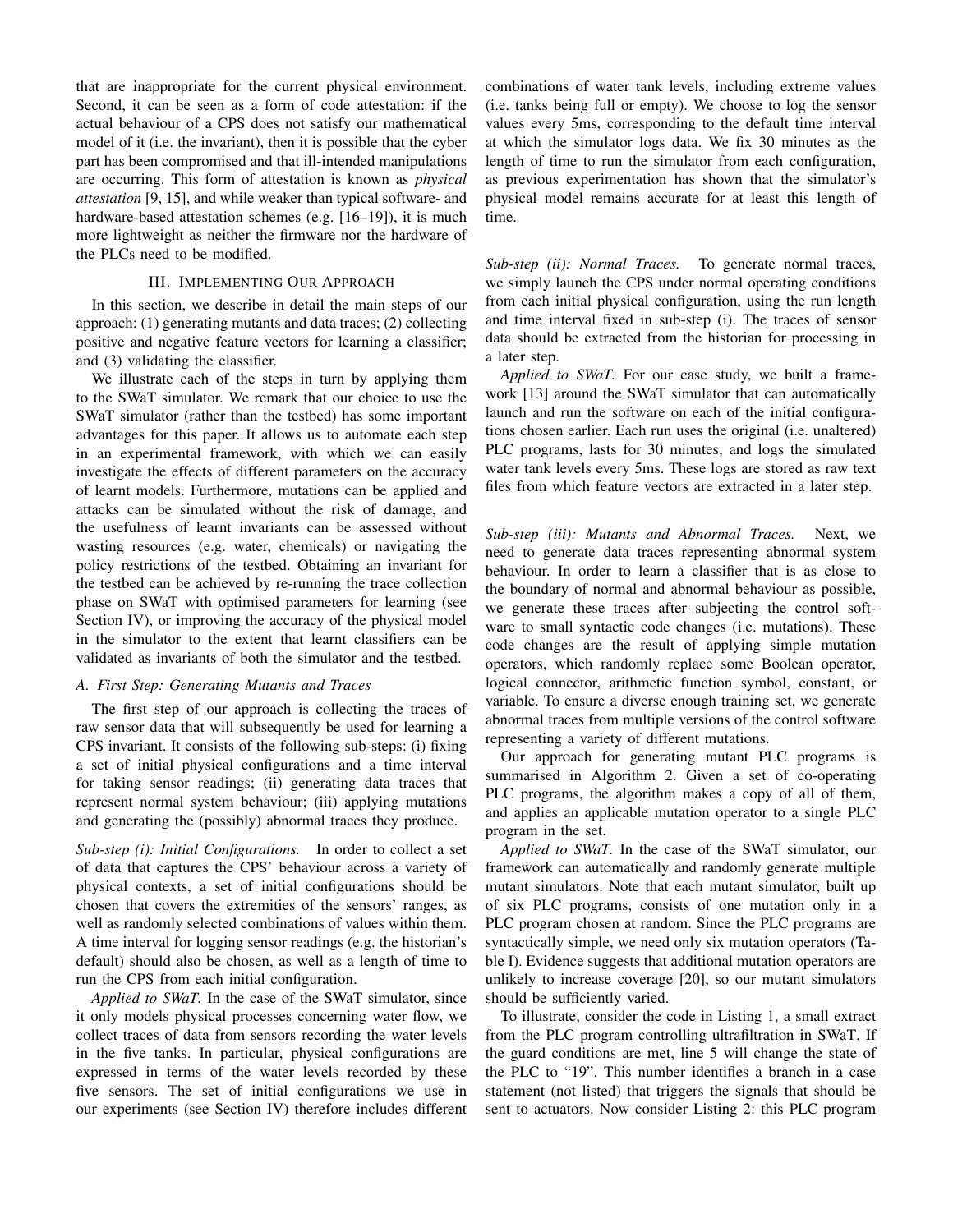|              | Listing 1                                      |  |  |  |  |  |
|--------------|------------------------------------------------|--|--|--|--|--|
|              | SNIPPET OF UNMODIFIED CONTROL CODE FROM PLC #3 |  |  |  |  |  |
| $\mathbf{1}$ | if Sec P:                                      |  |  |  |  |  |
| 2            | MI.Cy P3.CIP CLEANING SEC=HMI.Cy P3.           |  |  |  |  |  |
|              | CIP CLEANING SEC+1                             |  |  |  |  |  |
| 3            | if HMI.Cy_P3.CIP_CLEANING_SEC>HMI.             |  |  |  |  |  |
|              | Cy P3.CIP CLEANING SEC SP or self              |  |  |  |  |  |
|              | .Mid NEXT:                                     |  |  |  |  |  |
| 4            | $self.Mid$ NEXT=0                              |  |  |  |  |  |
| 5            | $HMI.P3.State=19$                              |  |  |  |  |  |
| 6            | break                                          |  |  |  |  |  |

Algorithm 2: Generating Mutant PLC Code

**Input:** A set of PLC programs  $S$ **Output:** A mutant set of PLC programs  $S_M$ 1 Let  $Ops$  be the set of mutation operators; 2 Make a copy  $S_M$  of the PLC programs  $S$ ; 3 applied :=  $false$ ; <sup>4</sup> while ¬applied do 5 Randomly choose a PLC P from  $S_M$ ; 6 Randomly choose a line number i from  $P$ ;  $\tau$  if some operator in *Ops* is applicable to line i then  $\mathbf{8}$  | Apply an applicable operator to line *i*; 9 |  $applied := true;$ 

```
10 return S_M;
```
TABLE I MUTATION OPERATORS

| <b>Mutation Operator</b>               | Example                             |
|----------------------------------------|-------------------------------------|
| Scalar Variable Replacement            | $x = a \rightarrow x = b$           |
| Arithmetic Operator Replacement        | $a+b \rightsquigarrow a-b$          |
| Relational Operator Replacement        | $a > b \rightsquigarrow a > b$      |
| Guard Valuation Replacement            | $if(c) \rightsquigarrow if(false)$  |
| Logical Connector Replacement          | a and $b \rightsquigarrow a$ or $b$ |
| <b>Assignment Operator Replacement</b> | $x = a \rightarrow x += a$          |

is identical to Listing 1, except for the result of a scalar mutation on line 5 that means the PLC would be set to state "14" instead. If executed, different signals will be sent to the actuators, potentially causing abnormal effects on the physical state—as might be the goal of an attacker.

Once we have our mutant simulators, we discard any that cannot be compiled. Of the mutants remaining, we run them with respect to each initial state for 30 minutes, logging the levels of all the water tanks every 5ms.

The current implementation of our mutant simulator generator for SWaT is available online [13], consisting of just over 200 lines of Python code. It applies mutations to the PLC programs by reading them as text files, randomly choosing a line, and then randomly applying an applicable mutation operator (Table I) by matching and substituting. This takes a

|   | Listing 2                                 |
|---|-------------------------------------------|
|   | A POSSIBLE MUTANT OBTAINED FROM LISTING 1 |
| 1 | if Sec P:                                 |
| 2 | MI.Cy_P3.CIP_CLEANING_SEC=HMI.Cy_P3.      |
|   | CIP CLEANING SEC+1                        |
| 3 | if HMI.Cy_P3.CIP_CLEANING_SEC>HMI.        |
|   | Cy P3.CIP CLEANING SEC SP or self         |
|   | .Mid NEXT:                                |
| 4 | $self.Mid$ NEXT=0                         |
| 5 | $HMI.P3.State=14$                         |
|   | break                                     |

negligible amount of time, so hundreds of mutant simulators can be generated very quickly (i.e. in seconds).

# *B. Second Step: Collecting Feature Vectors, Learning*

At this point, we have a collection of raw data traces generated by normal PLC programs as well as by multiple mutant PLC programs. The second step is to extract positive and negative feature vectors from this data to perform supervised learning. It consists of the following sub-steps: (i) fixing a feature vector type; (ii) collecting feature vectors from the data, undersampling the abnormal data to maintain balance; (iii) applying a supervised learning algorithm.

*Sub-step (i): Feature Vector Type.* A feature vector type must be defined that appropriately represents objects of the data. For traces of sensor data, a simple feature vector would consist of the sensor values at any given time point. For typical CPS however, such a feature vector is far too simple, since it does not encapsulate any information about how the values evolve over the time series—an intrinsic part of the physical model. A more useful feature vector would record the values at fixed time intervals, making it possible to learn patterns about how the levels of tanks change over the time series.

*Applied to SWaT.* In the case of the SWaT simulator, we define our feature vectors to be of the form  $(\pi, \pi')$ , where  $\pi$ denotes the water tank levels at a certain time and  $\pi'$  denotes the values of the same tanks after  $d$  time units, where  $d$  is some fixed time interval that is a multiple of the interval at which data is logged (we compare the effects of different values of d in Section IV-B). Our feature vectors are based on the sliding window method that is commonly used for time series data [21].

*Sub-step (ii): Collecting Feature Vectors.* Next, the raw normal and abnormal data traces must be organised into positive and negative feature vectors of the type chosen in substep (i). Extracting positive feature vectors from the normal data is straightforward, but for negative feature vectors, we have the additional difficulty that mutants are not guaranteed to be *effective*, i.e. able to produce data traces distinguishable from normal ones. Furthermore, even effective mutants may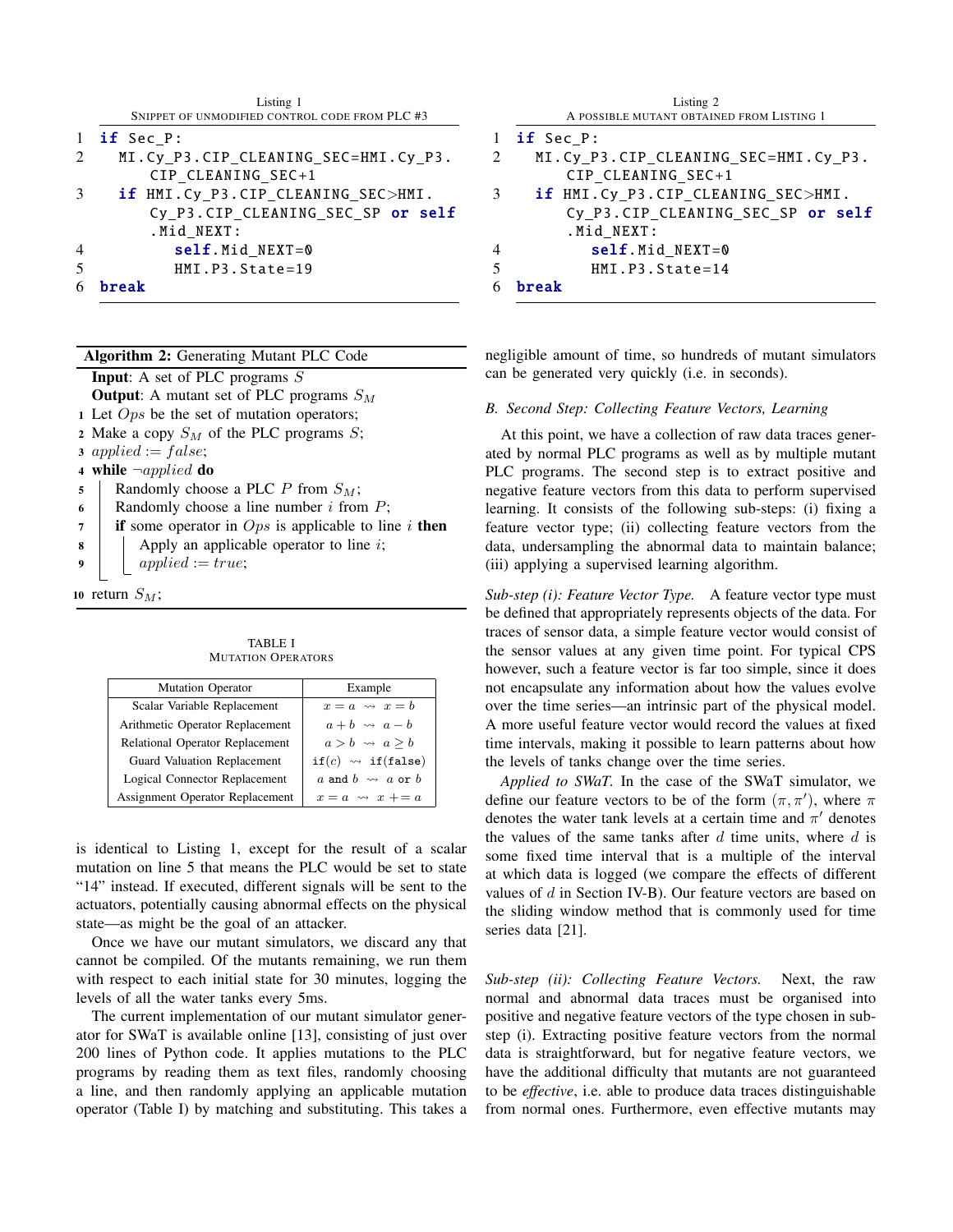## Algorithm 3: Collecting Feature Vectors

**Input:** Set of normal traces  $T_N$  and abnormal traces  $T_A$ , each trace of uniform size N **Output**: Set of positive feature vectors  $Po$ ; set of negative feature vectors Ne 1 Let  $S$  be the unmodified simulator; 2 Let  $t$  be the time interval for logging data in traces;  $3$  Let  $d$  be the time interval for feature vectors; 4  $x := 0$ ;  $Po := \emptyset$ ;  $Ne := \emptyset$ ; 5 foreach  $Tr \in T_N$  do 6 while  $x + (d/t) < N$  do  $\tau$  |  $\pi := \langle s_0, s_1, \dots \rangle$  for all sensor values  $s_i$  at row x of  $Tr$ ; 8  $\pi' := \langle s'_0, s'_1, \dots \rangle$  for all sensor values  $s'_i$  at row  $x + (d/t)$  of Tr; 9  $\vert P_0 := Po \cup \{(\pi, \pi')\}$ 10  $\vert x := x + 1;$ 11  $x := 0$ ; 12 foreach  $Tr \in T_A$  do 13 while  $x + (d/t) < N$  do 14  $\pi := \langle s_0, s_1, \dots \rangle$  for all sensor values  $s_i$  at row  $x$  of  $Tr$ : 15  $\pi' := \langle s'_0, s'_1, \dots \rangle$  for all sensor values  $s'_i$  at row  $x + (d/t)$  of  $Tr;$ 16 | Run simulator S on configuration  $\pi$  for d time units to yield trace  $Tr'$ ; 17  $\begin{array}{|c|c|c|c|c|} \hline \end{array}$   $\pi'' := \langle s_0'', s_1'', \dots \rangle$  for all sensor values  $s_i''$  at row  $d/t$  of  $Tr'$ ; 18 **if**  $\pi' \neq \pi''$  then 19  $\vert \vert \vert Ne := Ne \cup \{(\pi, \pi')\}$ 20  $x := x + 1;$ 21 return  $Po, Ne;$ 

not cause an immediate change. It is crucial not to mislabel normal data as abnormal—additional filtering is required.

*Applied to SWaT.* Algorithm 3 summarises how feature vectors are collected from the SWaT simulator and its mutants. Collecting positive feature vectors is very simple: all possible pairs of physical states  $(\pi, \pi')$  are extracted from the normal traces. For each pair  $(\pi, \pi')$  extracted from the abnormal traces, the unmodified simulator is run on  $\pi$  for d time units: if the unmodified simulator leads to a state distinguishable from  $\pi'$ , the original pair is collected as a negative feature vector; if it leads to a state that is indistinguishable from  $\pi'$ , it is discarded (since the mutation had no effect). In the case of SWaT, its simulator is deterministic, allowing for this judgement to be made easily. (For data from the testbed, some acceptable level of tolerance would need to be defined.)

*Sub-step (iii): Learning.* Once the feature vectors are collected, a supervised ML algorithm can be applied to learn a model.

*Applied to SWaT.* For the SWaT simulator, we choose to apply SVM as our supervised ML approach since it is fully automatic, with well-developed active learning strategies, and good library support (we use LIBSVM [22]). Furthermore, SVM has expressive kernels and has often been successfully applied to time series prediction [23]. Based on the training data, SVM attempts to learn the (unknown) boundary that separates it. Different classification functions exist for expressing this boundary, ranging from ones that attempt to find a simple linear separation between the data, to non-linear solutions based on RBF (we compare different classification functions for SWaT in Section IV-A). For the purpose of validating the classifier and assessing its generalisability, it is important to train it on only a portion of the feature vectors, reserving a portion of the data for testing. We randomly select 70% of the feature vectors to use as the training set, reserving the rest for evaluation.

We remark that SVM can struggle to learn a reasonable classifier if the data is very unbalanced. This is the case for the SWaT simulator: we have just one simulator for normal data, but potentially infinite mutant simulators for generating abnormal data. To ensure balance, we undersample the negative feature vectors. Let  $N_{Po}$  denote the number of positive feature vectors and  $N_{Ne}$  the number of negative feature vectors we collected. We partition the negative feature vectors into subsets of size  $N_{Ne}/N_{Po}$  (rounded up to the nearest integer), and randomly select a feature vector from each one. This leads to an undersampled set of negative feature vectors that is roughly the same size as the positive feature vector set.

#### *C. Third Step: Validating the Classifier*

At this point, we have collected normal and abnormal data, processed it into positive and negative feature vectors, and learnt a classifier by applying a supervised ML approach. This final step is to determine whether or not there is evidence that the learnt model can be considered a physical invariant of the CPS. It consists of the following two sub-steps: (i) applying standard ML cross-validation to assess how well the classifier generalises; and (ii) apply SMC to determine whether or not there is statistical evidence that the classifier does indeed characterise an invariant property of the system.

*Sub-step (i): Cross-Validation.* Our first validation method is to apply standard ML k-fold cross validation (with e.g.  $k = 5$ ) to assess how well the classifier generalises. This technique computes the average accuracy of  $k$  different classifiers, each obtained by partitioning the training set into  $k$  segments, training on  $k - 1$ , and validating on the segment remaining (repeating with respect to different validation partitions).

*Sub-step (ii): Statistical Model Checking.* The second validation method applies SMC, a standard technique for verifying general stochastic systems [8]. The variant we use observes executions of the system (i.e. traces of sensor data), and applies hypothesis testing to determine whether or not the executions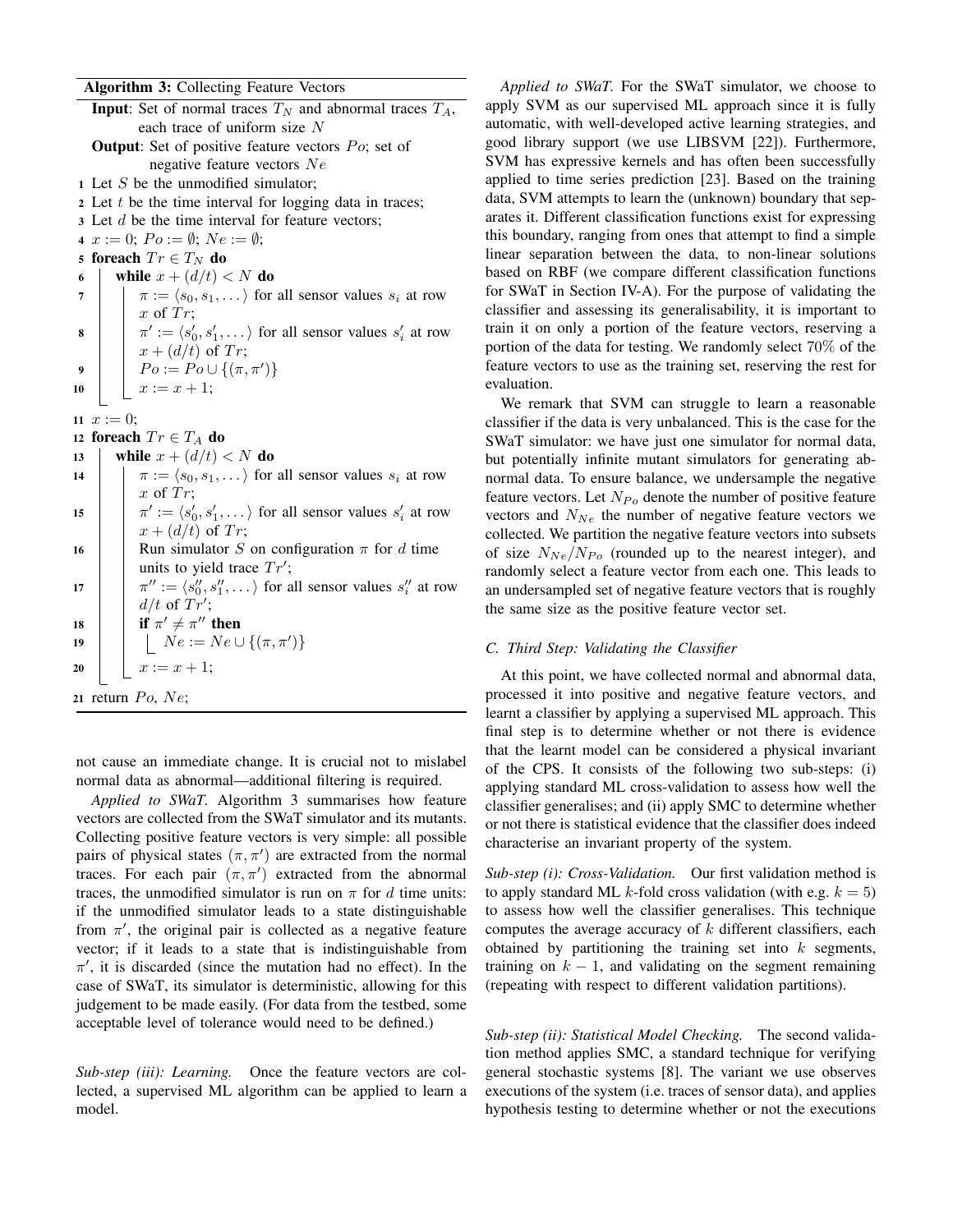provide statistical evidence of the learnt model being an invariant of the system. SMC estimates the probability of correctness rather than guaranteeing it outright. It is simple to apply, since it only requires that we can execute the (unmodified) system and collect data traces. It treats the system as a black box, and thus does not require a model [24].

Given some classifier  $\phi$  for a system S, we apply SMC to determine whether or not  $\phi$  is an *invariant* of S with a probability greater or equal to some threshold  $\theta$ , i.e. whether  $\phi$ correctly classifies the traces of  $S$  as normal with a probability greater than θ. Note that the *usefulness* of invariants is a separate question, addressed in Section IV-E. A classifier that always labels normal and abnormal data as normal, for example, is an invariant, but not a useful one for detecting attacks.

*Applied to SWaT.* In the case of the SWaT simulator, we generate a normal data trace from a new, distinct initial configuration, and collect the positive feature vectors from it. Next, we randomly sample feature vectors from this set, evaluate them with our classifier, and apply SPRT as our hypothesis test to determine whether or not there is statistical evidence that the classifier labels them correctly (setting the error bounds at a standard level of 0.05) with accuracy greater than some  $\theta$ . If further data is required, we sample additional positive feature vectors from another distinct initial configuration. We remark that we choose  $\theta$  to be the accuracy of the best classifier we train in our evaluation (Section IV-D). These steps are repeated several times, each with data from additional new initial configurations.

#### IV. EVALUATION

We evaluate our approach through experiments intended to answer the following research questions (RQs):

- RQ1: What kind of classification function do we need?
- RQ2: How large should the time interval in feature vectors be?
- RQ3: How many mutants do we need?
- RQ4: Is our model a physical invariant of the system?
- RQ5: Is our model useful for detecting attacks?

RQ1–3 consider the effects of different parameters on the performance of our learnt models, in particular, the classification function (linear, polynomial, or RBF), the different time intervals for constructing feature vectors, and the number of mutants to collect abnormal traces from. We take the best classifier from these experiments, and assess for RQ4 whether or not there is statistical evidence that the model characterises an invariant of the system. Finally, for RQ5, we investigate whether or not the model is useful for detecting various different attacks that manipulate the network and PLC programs.

All the experiments in the following were performed on the SWaT simulator [13]. The mutation and learning framework we built for this simulator (as described in Section III) is available to download [13], and uses version 3.22 of LIBSVM [22] to apply SVM to our feature vectors.

# *A. RQ1: What kind of classification function do we need?*

Our first experiment is to determine which of the main SVM-based classification functions—linear, polynomial (degree 3), or RBF—we should use in order to learn models with an acceptable level of accuracy. Intuitively, a simple model is more useful for human interpretation, but it may not be expressive enough to achieve high classification accuracy. First, we generate 700 mutant simulators, of which 91 are effective (i.e. led to some abnormal behaviour). From 20 initial configurations of the SWaT simulator, as described in Section III-A, we generate 30 minute traces (at 5ms intervals) of normal and abnormal data from the original simulator and mutant simulators respectively. From these data traces, we collect  $1.68 * 10^6$  feature vectors with a 250ms time interval type, using undersampling to account for the larger quantity of abnormal data (see Section III-B). These vectors are then randomly divided into two parts: 70% for training, and 30% for testing. SVM is applied to the training vectors to learn three separate linear, polynomial, and RBF classifiers.

Table II presents a comparison between the three classifiers learnt in the experiment. We report two types of accuracy. The *accuracy* column reports how many of the held-out feature vectors (i.e. the 30% of the collected feature vectors held out for testing) are labelled correctly by the classifier. The *cross-validation accuracy* is the result of applying k-fold cross-validation (with  $k = 5$ ) to the training set: this is the average accuracy of five different classifiers, each obtained by partitioning the training set into five, training on four partitions, and validating on the fifth (then repeating with a different validation partition). This measure helps to assess how well our classifier generalises. *Sensitivity* expresses the proportion of positives that are correctly classified as such; *specificity* is the same but for negatives. Across all four measures, a higher percentage is better.

From our results, it is clear that the RBF-based classifier far outperforms the other two options. While RBF scores highly across all measures, the other classification functions lag far behind at around 60 to 70%; they are much too simple for the datasets we are considering. Intuitively, we believe linear or polynomial classifiers are insufficient because readings of different sensors in SWaT are correlated in complicated ways which are beyond the expressiveness of these kinds of classifiers. Given this outcome, we choose RBF as our classification function.

# *B. RQ2: How large should the time interval in feature vectors be?*

Our second experiment assesses the effect on accuracy of using different time intervals in the feature vectors. As discussed before, a feature vector is of the form  $(\pi, \pi')$  where  $\pi$  denotes the water tank levels at a certain time and  $\pi'$  denotes the levels after  $d$  time units. Intuitively, using these feature vectors, the learnt model characterises the effects of mutants after  $d$  time units. On the one hand, an abnormal system behaviour is more observable if this interval  $d$  is larger (as the modified PLC control program has more time to take effect).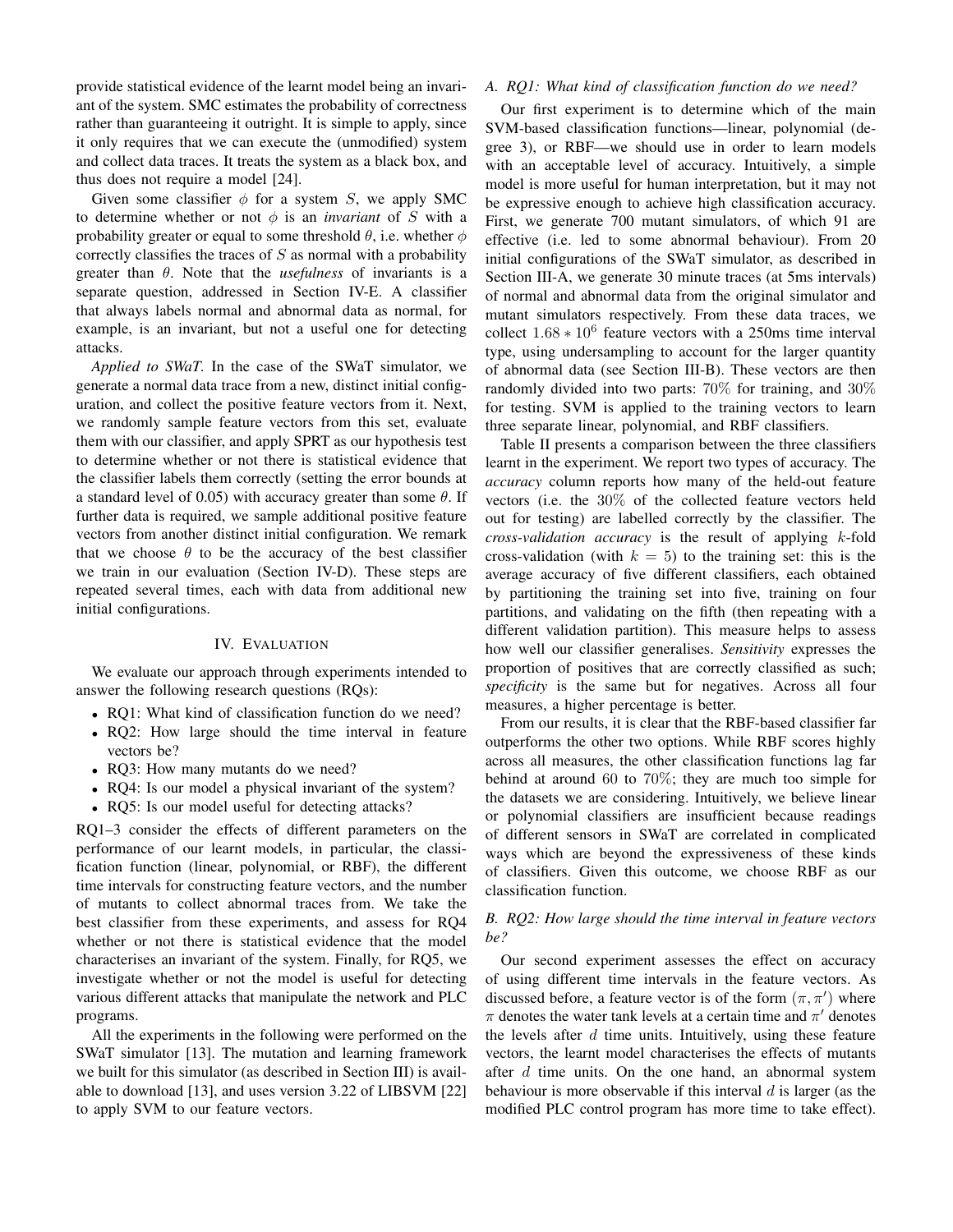| <b>TABLE II</b>                        |  |
|----------------------------------------|--|
| COMPARISON OF CLASSIFICATION FUNCTIONS |  |

| type           | accuracy          | cross-validation accuracy | sensitivity | specificity |
|----------------|-------------------|---------------------------|-------------|-------------|
| SVM-linear     | 63.34\%<br>64.12% |                           | 66.44\%     | 60.23%      |
| SVM-polynomial | 67.10\%           | 68.32\%                   | 74.92%      | $51.67\%$   |
| <b>SVM-RBF</b> | 91.05%            | 90.99%                    | 99.28%      | 82.82%      |

On the other hand, having an interval that is too large runs the risk of reporting abnormal behaviours too late and thus potentially resulting in some safety violation.

Table III presents the results of a comparison of *accuracy* and *cross-validation accuracy* (both defined as for RQ1) across classifiers based on 100, 150, . . . 300 ms time intervals. SVM-RBF was used as the classification function, and abnormal data was generated from 700 mutants.

The results match the intuition mentioned earlier, although the accuracy stabilises much more quickly than we initially expected (at around 150ms time intervals). The time interval of 250ms has, very slightly, the best accuracy, so we continue to use it in the remaining experiments.

#### *C. RQ3: How many mutants do we need?*

Our third experiment assesses the effect on accuracy from using different numbers of mutant simulators to generate abnormal data. We are motivated to find the point at which accuracy stabilises, in order to avoid the unnecessary computational overhead associated with larger numbers of mutants.

Table IV presents a comparison of *accuracy* and *crossvalidation accuracy* (both defined as for RQ1) across classifiers learnt from the data generated by 300, 400, 500, 600, and 700 *mutants*. Our mutant sets are inclusive, i.e. the set of 700 mutants includes all the mutants in the set of 600 in addition to 100 distinct ones. We also list how many of the generated mutants are *effective*, in the sense that they can be compiled, run, and cause some abnormal physical effect with respect to at least one of the initial configurations. We used SVM-RBF as the classification function, collecting feature vectors (see Section III-B) with a time interval of 250ms.

The results indicate that both accuracy and cross-validation accuracy start to stabilise in the 90s from 500 mutants (62 effective mutants) onwards. It also shows that with fewer mutants (e.g. 300 mutants / 23 effective mutants) it is difficult to learn a classifier with acceptable accuracy. Given the results, we choose 600 as our standard number of mutants to generate.

#### *D. RQ4: Is our model a physical invariant of the system?*

Our fourth experiment is to establish whether or not there is statistical evidence supporting that the learnt model is a *(physical) invariant* of the system, i.e. it correctly classifies the data in normal traces as normal with accuracy greater or equal to some threshold  $\theta$ . We perform SMC as described in Section III-C, sampling positive feature vectors derived from a new and distinct initial configuration, setting the acceptable error bounds at a standard level of 0.05, and setting the threshold as  $\theta = 91.04\%$  (i.e. the accuracy of the classifier learnt from 600 mutants and a feature vector interval of 250ms). Our implementation performs hypothesis testing using SPRT, randomly sampling feature vectors and applying the classifier until SPRT's stopping criteria are met. If the sampled data is not enough, we sample additional feature vectors from the traces of additional new initial configurations.

Our SMC implementation repeated the overall steps above five times, each with normal data derived from a different distinct initial configuration (falling within normal operational ranges). In each run, our classifier passed, without requiring data to be sampled from traces of additional configurations. This provides some evidence that the classifier is an invariant of the SWaT simulator. This is not surprising: in Section IV-A we found that the sensitivity of the classifier was very high  $(99.28\%)$ , i.e. the proportion of positive feature vectors that it classified as such was very high. Our SMC implementation evaluates for the same property but seeks statistical evidence.

#### *E. RQ5: Is our model useful for detecting attacks?*

Our final experiment assesses whether our learnt invariant is effective at detecting different kinds of attacks, i.e. whether it classifies feature vectors as negative once an attack has been launched. First, we investigate network attacks, in which an attacker is assumed to be able to manipulate network packets containing sensor readings (read by PLCs) and signals (read by actuators). Second, we investigate code-modification attacks (i.e. manipulations of the PLC programs), by randomly modifying the different PLC programs in the simulator and determining whether any resulting physical effects are detected. If able to detect the latter kind of attacks, the invariant can be seen as physically attesting the integrity of the PLC code.

*Network attacks.* Table V presents a list of network attacks that we implemented in the SWaT simulator, and the results of our invariant's attempts at classifying them. Our attacks are from a benchmark of attacks that were performed on the SWaT testbed for the purpose of data collection [12]. These attacks cover a variety of attack points, and were designed to comprehensively evaluate the robustness of SWaT under different network attacks. Of the 36 attacks, we implemented the 15 that could be supported by the ODEs of (and thus had an effect on) the SWaT simulator. The attacks are all achieved by (simulating) the manipulation of the communication taking place over the network, i.e. hijacking data packets and changing sensor readings before they reach the PLC, and actuator signals before they reach the valves and pumps. The attacks cover a variety of *attack points* in the SWaT simulator: these are documented online [10], but intuitively represent motorised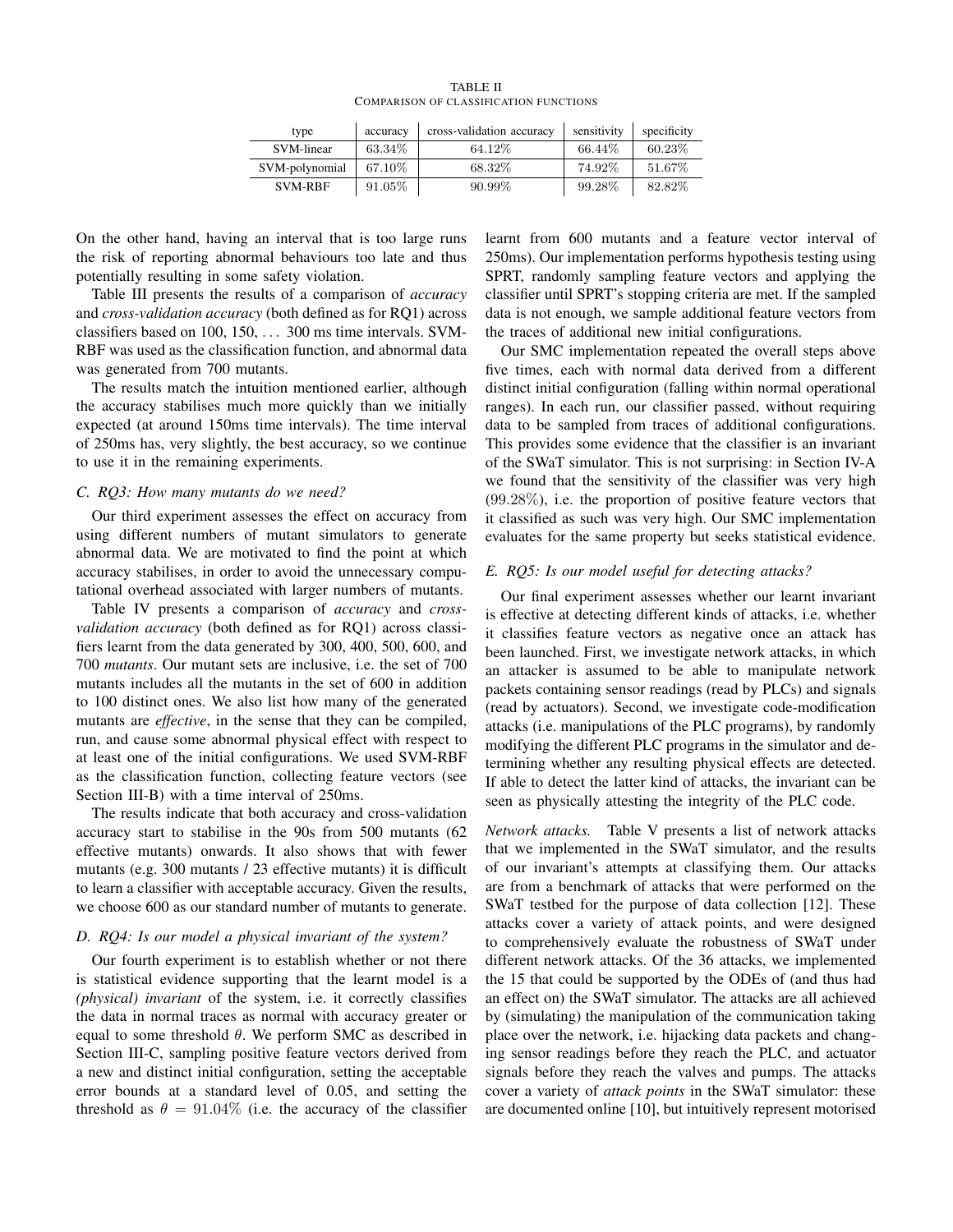| #time interval | accuracy | cross-validation accuracy |
|----------------|----------|---------------------------|
| 100            | 90.98%   | 88.68%                    |
| 150            | 90.04%   | 90.01%                    |
| 200            | 90.12%   | 90.08%                    |
| 250            | 91.05%   | 90.99%                    |
| 300            | 90.05%   | 90.99%                    |

#### TABLE III EFFECT OF INCREASING THE TIME INTERVAL ON STABILITY OF SVN-RBF FUNCTION

|                                                                             | <b>TABLE IV</b> |  |
|-----------------------------------------------------------------------------|-----------------|--|
| Effect of increasing the number of mutants on stability of SVN-RBF function |                 |  |

| #mutants | #effective mutants | accuracy | cross-validation accuracy |
|----------|--------------------|----------|---------------------------|
| 300      | 23                 | 63.01%   | 81.91%                    |
| 400      | 31                 | 83.01%   | 89.01%                    |
| 500      | 62                 | 90.07%   | 89.08%                    |
| 600      | 76                 | 91.04%   | 90.89%                    |
| 700      |                    | 91.05%   | 90.99%                    |

TABLE V RESULTS: DETECTING NETWORK ATTACKS INVOLVING MOTORISED VALVES (MV), PUMPS (P), AND LEVEL INDICATOR TRANSMITTERS (LIT)

| attack # | attack point                        | start state                    | attack                                  | detected   | accuracy |
|----------|-------------------------------------|--------------------------------|-----------------------------------------|------------|----------|
| 1        | MV101                               | MV101 is closed                | Open MV101                              | yes        | 89.67%   |
| 2        | P <sub>102</sub>                    | P101 is on whereas P102 is off | Turn on P102                            | yes        | 90.01\%  |
| 3        | LIT101                              | Water level between L and H    | Increase by 1mm every second            | eventually | 63.11\%  |
| 4        | LIT301                              | Water level between L and H    | Water level increased above HH          | yes        | 99.86\%  |
| 5        | MV504                               | MV504 is closed                | Open MV504                              | yes        | 92.11\%  |
| 6        | MV304                               | MV304 is open                  | Close MV304                             | yes        | 88.01\%  |
| 7        | LIT301                              | Water level between L and H    | Decrease water level by 1mm each second | eventually | 56.97%   |
| 8        | MV304                               | MV304 is open                  | Close MV304                             | yes        | 90.16\%  |
| 9        | LIT401                              | Water level between L and H    | Set LIT401 to less than L               | yes        | 89.36%   |
| 10       | LIT301                              | Water level between L and H    | Set LIT301 to above HH                  | yes        | 99.07\%  |
| 11       | LIT101                              | Water level between L and H    | Set LIT101 to above H                   | yes        | 91.12%   |
| 12       | P <sub>101</sub>                    | $P101$ is on                   | Turn P101 off                           | yes        | 92.06%   |
| 13       | P <sub>101</sub> ; P <sub>102</sub> | $P101$ is on; $P102$ is off    | Turn P101 off; keep P102 off            | yes        | 91.62\%  |
| 14       | P302                                | P302 is on                     | Close P302                              | yes        | 90.91\%  |
| 15       | LIT101                              | Water level between L and H    | Set LIT101 to less than LL              | yes        | 89.37%   |

valves (MV), pumps (P), and level indicator transmitters (LIT). The table indicates whether or not the invariant was able to *detect* each attack, and the *accuracy* with which it labels the feature vectors (here, this reflects the percentage of feature vectors labelled as negative *after* the attack has been launched). If the accuracy is high (above a threshold of 85%), we deem the attack to have been detected. Note that for attacks manipulating the sensor readings (LITs) read by PLCs, we assume that the *correct* levels are logged by the historian.

As can be seen, all of the attacks were successfully detected. For all the attacks except #3 and #7, this is with very high accuracy (around 90% and above). This is likely because these attacks all trigger an immediate state change in an actuator (opening/closing a valve; switching on/off a pump), either by directly manipulating a control signal to it, or indirectly, by reporting an incorrect tank level and causing the PLC to send an inappropriate signal instead (e.g. attack #4 causes the PLC to switch on a pump to drain the tank, even though the water level is not actually high). Attacks #3 and #7 are not detected initially, hence the lower accuracy (approx.  $60\%$ ), because the sensor for the tank level is manipulated slowly, by 1mm per second. As a result, it takes more time to reach the threshold when the PLC opens a valve or switches on a pump, at which point the attack has a physical effect. If measuring from this moment onwards, Attack #3 would have an accuracy of 99.83% and #7 an accuracy of 99.72%—hence our judgements of detected *eventually*.

Overall, the results suggest that our invariant is successful at detecting network attacks when they lead to unusual physical behaviour, and thus might be useful in monitoring a system in combination with complementary defence mechanisms (e.g. for ensuring the integrity of the communication links).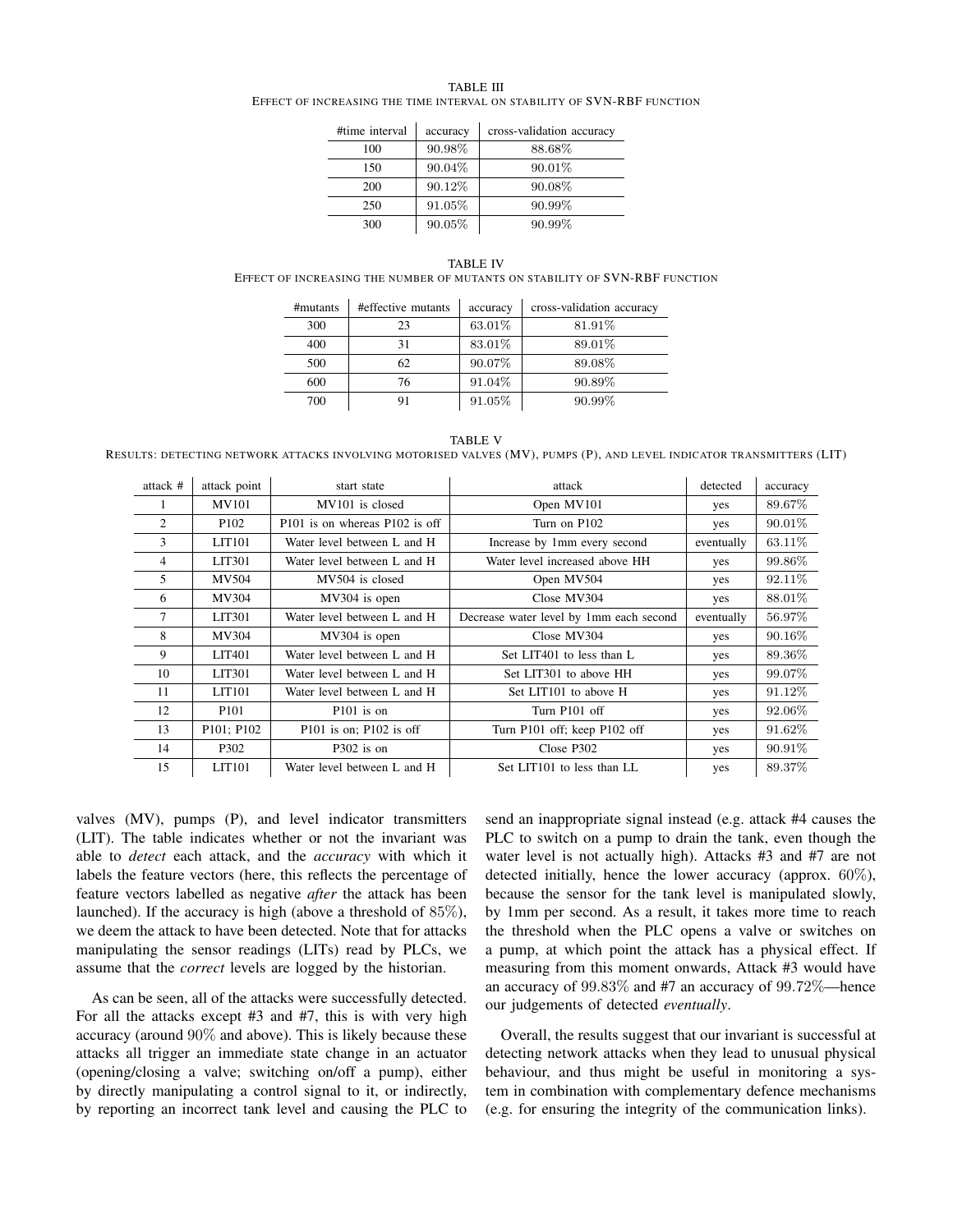*Code modification attacks.* Table VI presents the results of some code modification attacks, and our invariant's ability to detect them. Unlike for network attacks, there is no benchmark of code modification attacks to use for SWaT. In lieu of this, we randomly generated 40 *effective mutants* (distinct from those in our learning phase), each consisting of a single mutation to a PLC program controlling some *stage* of the SWaT simulator. We generated data from these mutants with respect to our 20 initial configurations, collected feature vectors, and applied our invariant. The table reports how many of the mutants were *detected* and with what *accuracy* (we determine whether a feature vector should be positive or negative analogously to how we labelled feature vectors derived from mutant traces). After grouping the attacks with respect to the PLC program they affect, we report both the average accuracy for *all* attacks as well as for only those that were *detected*.

Our invariant was able to detect 32 of the 40 mutants. Upon manual investigation, we believe the reason it was unable to detect the remaining mutants was because they generated data traces that were too similar to the normal behaviour of the system. Similar to our network attacks, when a code modification attack led to an unexpected change in the states of valves and pumps, the attack was detected. The results suggest that the invariant could be effective for physically attesting the PLCs, i.e. by monitoring the physical state of the system for any unexpected behaviours that could be caused by modified control code. Of course, an intelligent attacker may manipulate the code in a way that is not sufficiently captured by random modifications: seeking a more realistic attestation benchmark set is thus an important item of future work.

#### *F. Threats to Validity*

Finally, we remark on some threats to the validity of our evaluation:

- (1) Our dataset is limited to a single system: the SWaT simulator;
- (2) Data traces were generated with respect to a fixed set of initial configurations;
- (3) We used randomly generated code modification attacks, rather than code modifications injected by an intelligent attacker.

Due to (1), it is possible that our results do no generalise to other CPSs. Because of (2), it is possible that normal but rarely occurring behaviours may have been missed in the training phase, and thus may be classified incorrectly by our invariant. These behaviours may also have been missed from the data traces used in the validation phase (SMC). Because of (3), it could be possible that our results do not apply to real code modification attacks designed by attackers with knowledge of the system.

# V. RELATED WORK

Anomaly detection has been widely applied to CPS in order to detect unusual behaviours (e.g. possible attacks) from their data [25–33]. Many of these approaches, however, require prior knowledge about the internals of the system our technique avoids this and attempts to construct a model systematically and automatically.

The idea of detecting attacks by monitoring physical invariants has been applied to a number of CPS [34, 35]. Typically, however, the invariants are *manually* derived using the laws of physics and domain-specific knowledge. Moreover, they are derived for specific, expected physical relationships, and may not capture other important patterns hiding in the sensor data. Manual invariants have also been derived for stages of the SWaT testbed itself [36, 37].

Apart from monitoring physical invariants, the SWaT testbed has also been used to evaluate other attack detection mechanisms, such as a hierarchical intrusion detection system for monitoring network traffic [38], and anomaly detection approaches based on unsupervised machine learning [5, 6]. The latter approaches were trained and evaluated using an attack log [12] from the testbed itself. As our approach was evaluated on the SWaT simulator, an immediate and direct comparison with our results is not possible. However, we believe that our supervised approach would lead to higher sensitivity, and plan to do a proper comparison to confirm or refute this.

Mutations are applied by Brandl et al. [39], but to specifications of hybrid systems (rather than to the PLC programs themselves) in order to derive distinguishing model-based test cases that can be seen as classifiers. A discrete view of the system is used for generating test cases, with qualitative reasoning applied to represent the continuous part.

It is possible to obtain strong guarantees about the behaviour of a CPS by applying formal verification, but only with accurate enough models of the controllers and ODEs. With these, the CPS can be modelled as a hybrid system and a variety of established techniques can be applied (e.g. model checking [40], SMT solving [41], non-standard analysis [42], concolic testing [43], runtime model validation [44], or theorem proving [45, 46]). With discretised models of the physical part, classical modelling and verification techniques can also be applied, e.g. as demonstrated for some properties of SWaT [47, 48].

#### VI. CONCLUSION

We proposed a novel approach for automatically constructing invariants of CPS, in which supervised ML is applied to traces of data obtained from PLC programs that have been systematically mutated. We implemented it for a simulator of the SWaT raw water purification plant, presenting a framework that can generate large quantities of mutant PLC programs, data traces, and feature vectors. We used SVM-RBF to learn an expressive model, and validated it as characterising an invariant property of the system by applying cross-validation and statistical model checking. Finally, we subjected the simulator to 55 network and code modification attacks and found that the invariant was able to detect 47 of them (missing only 8 code modification attacks that had a limited effect on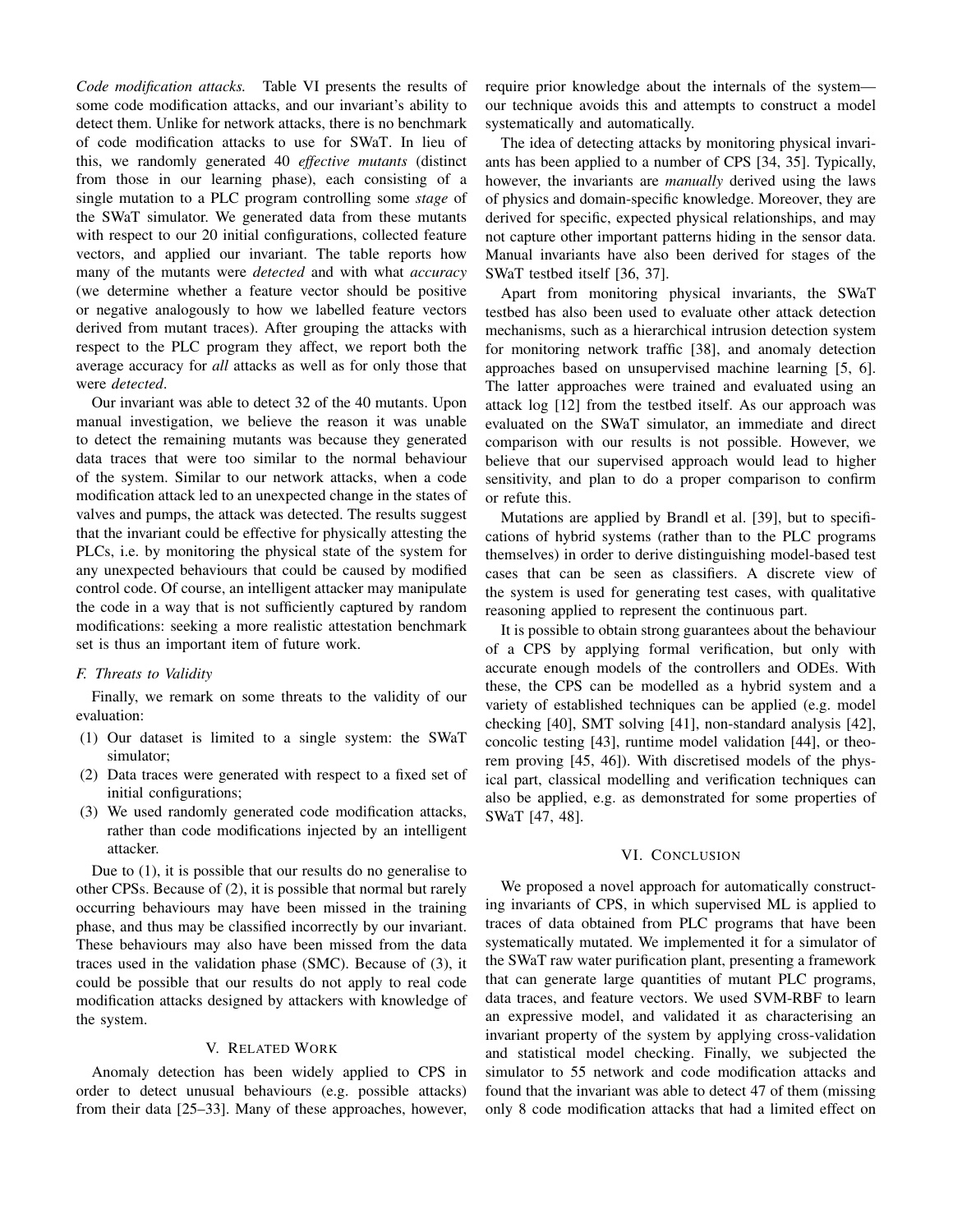| attack stage     | # effective mutants | # detected | accuracy (detected) | accuracy (all) |
|------------------|---------------------|------------|---------------------|----------------|
| $PLC_1$          | ◠                   |            | 99.82\%             | 71.54%         |
| PLC <sub>3</sub> | 20                  | 17         | 99.89%              | 92.12%         |
| PLC <sub>4</sub> |                     |            | 99.29%              | 99.29%         |
| PLC 5            |                     |            | 99.43%              | 81.20%         |
| PLC 6            |                     |            | 99.87%              | 99.87%         |
| summary          | 40                  | 32         | 99.84%              | 88.20%         |

TABLE VI RESULTS: DETECTING CODE MODIFICATION ATTACKS

the water tank levels), suggesting its efficacy for monitoring attacks and physically attesting the PLCs at runtime.

Future work should seek to address the current complexity of the learnt invariants without reducing their effectiveness at detecting attacks, in order to bring them within reach of stronger validation approaches than SMC, e.g. symbolic execution [11]. It should also seek to make the approach more practical for real CPS such as the SWaT testbed (not just its simulator), by finding ways of reducing the amount of data that must be collected. One way we could achieve this is by applying mutations more effectively, reducing the amount of abnormal data we reject for being indistinguishable from normal traces. For example, we could use domain knowledge to focus the application of mutation operators to parts of the PLC code more likely to lead to useful abnormal traces. In future work we would also like to assess the generalisability of our approach by implementing it for other testbeds or simulators, especially those for applications other than water treatment. Finally, we would like to compare our supervised learning approach against some recently proposed unsupervised ones for SWaT [5, 6], in order to clarify whether or not the overhead of collecting abnormal data pays off in terms of the accuracy of the invariant and its ability to detect attacks.

# ACKNOWLEDGMENT

We thank Jingyi Wang for assisting us with statistical model checking, and are grateful to Sridhar Adepu and the anonymous referees for their helpful comments and criticisms. This work was supported in part by the National Research Foundation (NRF), Prime Minister's Office, Singapore, under its National Cybersecurity R&D Programme (Award No. NRF2014NCR-NCR001-040) and administered by the National Cybersecurity R&D Directorate.

#### **REFERENCES**

- [1] S. K. Khaitan and J. D. McCalley, "Design techniques and applications of cyberphysical systems: A survey," *IEEE Systems Journal*, vol. 9, no. 2, pp. 350–365, 2015.
- [2] E. A. Lee, "Cyber physical systems: Design challenges," in *Proc. International Symposium on Object-Oriented Real-Time Distributed Computing (ISORC 2008)*. IEEE, 2008, pp. 363–369.
- [3] A. A. Cárdenas, S. Amin, and S. Sastry, "Research challenges for the security of control systems," in *Proc. USENIX Workshop on Hot Topics in Security (HotSec 2008)*. USENIX Association, 2008.
- [4] X. Zheng, C. Julien, M. Kim, and S. Khurshid, "Perceptions on the state of the art in verification and validation in cyber-physical systems," *IEEE Systems Journal*, vol. PP, no. 99, pp. 1–14, 2015.
- [5] J. Goh, S. Adepu, M. Tan, and Z. S. Lee, "Anomaly detection in cyber physical systems using recurrent neural networks," in *Proc. International Symposium on High Assurance Systems Engineering (HASE 2017)*. IEEE, 2017, pp. 140–145.
- [6] J. Inoue, Y. Yamagata, Y. Chen, C. M. Poskitt, and J. Sun, "Anomaly detection for a water treatment system using unsupervised machine learning," in *Proc. IEEE International Conference on Data Mining Workshops (ICDMW 2017): Data Mining for Cyberphysical and Industrial Systems (DMCIS 2017)*. IEEE, 2017, pp. 1058–1065.
- [7] Y. Jia and M. Harman, "An analysis and survey of the development of mutation testing," *IEEE Transactions on Software Engineering*, vol. 37, no. 5, pp. 649–678, 2011.
- [8] E. M. Clarke and P. Zuliani, "Statistical model checking for cyber-physical systems," in *Proc. International Symposium on Automated Technology for Verification and Analysis (ATVA 2011)*, ser. LNCS, vol. 6996. Springer, 2011, pp. 1–12.
- [9] T. P. Roth and B. M. McMillin, "Physical attestation of cyber processes in the smart grid," in *Proc. International Workshop on Critical Information Infrastructures Security (CRITIS 2013)*, ser. LNCS, vol. 8328. Springer, 2013, pp. 96–107.
- [10] "Secure Water Treatment (SWaT)," http://itrust.sutd.edu. sg/research/testbeds/secure-water-treatment-swat/, acc.: January 2018.
- [11] Y. Chen, C. M. Poskitt, and J. Sun, "Towards learning and verifying invariants of cyber-physical systems by code mutation," in *Proc. International Symposium on Formal Methods (FM 2016)*, ser. LNCS, vol. 9995. Springer, 2016, pp. 155–163.
- [12] J. Goh, S. Adepu, K. N. Junejo, and A. Mathur, "A dataset to support research in the design of secure water treatment systems," in *Proc. International Conference*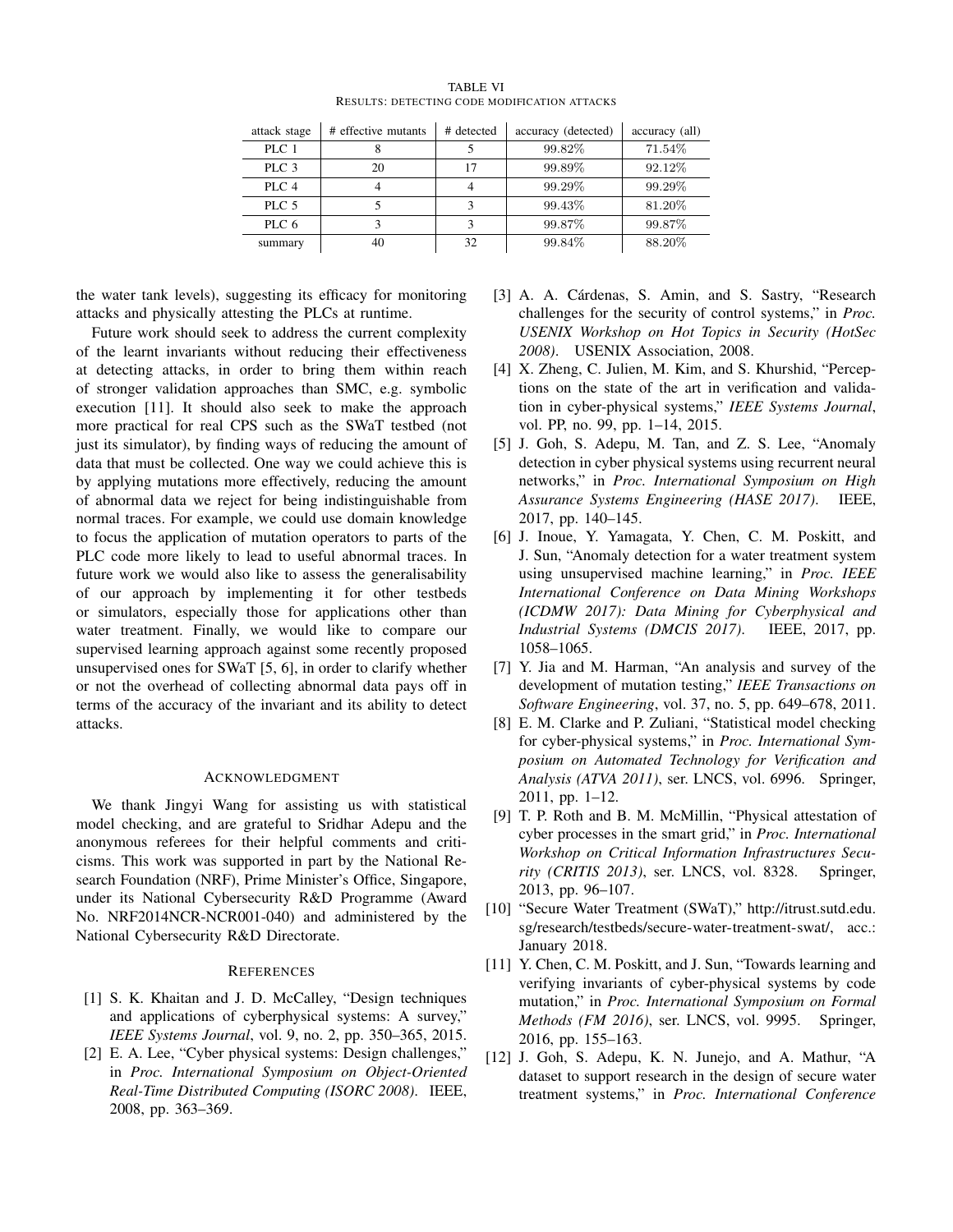*on Critical Information Infrastructures Security (CRITIS 2016)*, 2016.

- [13] "Supplementary material," http://sav.sutd.edu.sg/?page\_ id=3547, acc.: January 2018.
- [14] H. L. S. Younes and R. G. Simmons, "Probabilistic verification of discrete event systems using acceptance sampling," in *Proc. International Conference on Computer Aided Verification (CAV 2002)*, ser. LNCS, vol. 2404. Springer, 2002, pp. 223–235.
- [15] J. Valente, C. Barreto, and A. A. Cárdenas, "Cyberphysical systems attestation," in *Proc. IEEE International Conference on Distributed Computing in Sensor Systems (DCOSS 2014)*. IEEE, 2014, pp. 354–357.
- [16] T. Alves and D. Felton, "TrustZone: Integrated hardware and software security," ARM white paper, 2004.
- [17] I. Anati, S. Gueron, S. P. Johnson, and V. R. Scarlata, "Innovative technology for CPU based attestation and sealing," Intel white paper, 2013.
- [18] C. Castelluccia, A. Francillon, D. Perito, and C. Soriente, "On the difficulty of software-based attestation of embedded devices," in *Proc. ACM Conference on Computer and Communications Security (CCS 2009)*. ACM, 2009, pp. 400–409.
- [19] A. Seshadri, A. Perrig, L. van Doorn, and P. K. Khosla, "SWATT: SoftWare-based ATTestation for embedded devices," in *Proc. IEEE Symposium on Security and Privacy (S&P 2004)*. IEEE, 2004, p. 272.
- [20] A. J. Offutt, A. Lee, G. Rothermel, R. H. Untch, and C. Zapf, "An experimental determination of sufficient mutant operators," *ACM Transactions on Software Engineering and Methodology (TOSEM)*, vol. 5, no. 2, pp. 99–118, 1996.
- [21] T. G. Dietterich, "Machine learning for sequential data: A review," in *Proc. Joint IAPR International Workshops on Statistical Techniques in Pattern Recognition (SPR 2002) and Structural and Syntactic Pattern Recognition (SSPR 2002)*, ser. LNCS, vol. 2396. Springer, 2002, pp. 15–30.
- [22] C. Chang and C. Lin, "LIBSVM: A library for support vector machines," *ACM Transactions on Intelligent Systems and Technology*, vol. 2, no. 3, pp. 27:1–27:27, 2011.
- [23] N. I. Sapankevych and R. Sankar, "Time series prediction using Support Vector Machines: A survey," *IEEE Computational Intelligence Magazine*, vol. 4, no. 2, pp. 24–38, 2009.
- [24] K. Sen, M. Viswanathan, and G. Agha, "Statistical model checking of black-box probabilistic systems," in *Proc. International Conference on Computer Aided Verification (CAV 2004)*, ser. LNCS, vol. 3114. Springer, 2004, pp. 202–215.
- [25] L. Cheng, K. Tian, and D. D. Yao, "Orpheus: Enforcing cyber-physical execution semantics to defend against data-oriented attacks," in *Proc. Annual Computer Security Applications Conference (ACSAC 2017)*. ACM, 2017, pp. 315–326.
- [26] Y. Harada, Y. Yamagata, O. Mizuno, and E. Choi, "Log-based anomaly detection of CPS using a statistical

method," in *Proc. International Workshop on Empirical Software Engineering in Practice (IWESEP 2017)*. IEEE, 2017, pp. 1–6.

- [27] M. W. Hofbaur and B. C. Williams, "Mode estimation of probabilistic hybrid systems," in *Proc. International Workshop on Hybrid Systems: Computation and Control (HSCC 2002)*, ser. LNCS, vol. 2289. Springer, 2002, pp. 253–266.
- [28] ——, "Hybrid estimation of complex systems," *IEEE Transactions on Systems, Man, and Cybernetics, Part B*, vol. 34, no. 5, pp. 2178–2191, 2004.
- [29] S. Narasimhan and G. Biswas, "Model-based diagnosis of hybrid systems," *IEEE Transactions on Systems, Man and Cybernetics, Part A: Systems and Humans*, vol. 37, no. 3, pp. 348–361, 2007.
- [30] F. Pasqualetti, F. Dorfler, and F. Bullo, "Cyber-physical attacks in power networks: Models, fundamental limitations and monitor design," in *Proc. IEEE Conference on Decision and Control and European Control Conference (CDC-ECC 2011)*. IEEE, 2011, pp. 2195–2201.
- [31] A. Teixeira, D. Pérez, H. Sandberg, and K. H. Johansson, "Attack models and scenarios for networked control systems," in *Proc. International Conference on High Confidence Networked Systems (HiCoNS 2012)*. ACM, 2012, pp. 55–64.
- [32] V. Verma, G. Gordon, R. Simmons, and S. Thrun, "Realtime fault diagnosis," *IEEE Robotics and Automation Magazine*, vol. 11, no. 2, pp. 56–66, 2004.
- [33] F. Zhao, X. Koutsoukos, H. Haussecker, J. Reich, and P. Cheung, "Monitoring and fault diagnosis of hybrid systems," *IEEE Transactions on Systems, Man, and Cybernetics, Part B: Cybernetics*, vol. 35, no. 6, pp. 1225– 1240, 2005.
- [34] A. Choudhari, H. Ramaprasad, T. Paul, J. W. Kimball, M. J. Zawodniok, B. M. McMillin, and S. Chellappan, "Stability of a cyber-physical smart grid system using cooperating invariants," in *Proc. IEEE Computer Software and Applications Conference (COMPSAC 2013)*. IEEE, 2013, pp. 760–769.
- [35] T. Paul, J. W. Kimball, M. J. Zawodniok, T. P. Roth, B. M. McMillin, and S. Chellappan, "Unified invariants for cyber-physical switched system stability," *IEEE Transactions on Smart Grid*, vol. 5, no. 1, pp. 112–120, 2014.
- [36] S. Adepu and A. Mathur, "Distributed detection of singlestage multipoint cyber attacks in a water treatment plant," in *Proc. ACM Asia Conference on Computer and Communications Security (AsiaCCS 2016)*. ACM, 2016, pp. 449–460.
- [37] ——, "Using process invariants to detect cyber attacks on a water treatment system," in *Proc. International Conference on ICT Systems Security and Privacy Protection (SEC 2016)*, ser. IFIP AICT, vol. 471. Springer, 2016, pp. 91–104.
- [38] H. R. Ghaeini and N. O. Tippenhauer, "HAMIDS: hierarchical monitoring intrusion detection system for